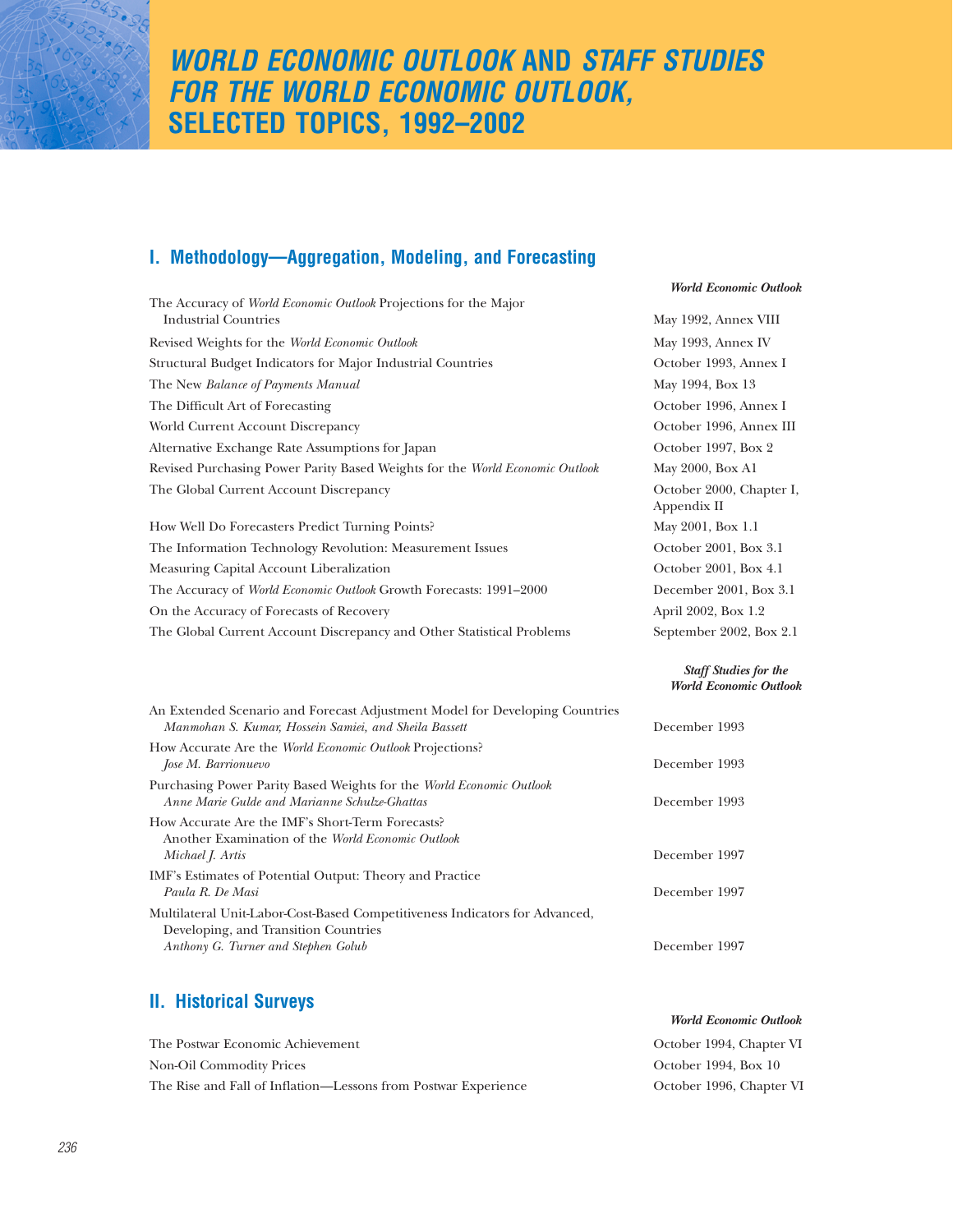| The World Economy in the Twentieth Century                                                       | May 2000, Chapter V                                        |
|--------------------------------------------------------------------------------------------------|------------------------------------------------------------|
| The Monetary System and Growth During the Commercial Revolution                                  | May 2000, Box 5.2                                          |
| The Great Depression                                                                             | April 2002, Box 3.2                                        |
| Historical Evidence on Financial Crises                                                          | April 2002, Box 3.3                                        |
|                                                                                                  | <b>Staff Studies for the</b><br><b>World Economic Outl</b> |
| Globalization and Growth in the Twentieth Century<br>Nicholas Crafts                             | May 2000                                                   |
| The International Monetary System in the (Very) Long Run<br>Barry Eichengreen and Nathan Sussman | May 2000                                                   |

### **III. Economic Growth—Sources and Patterns**

| Convergence and Divergence in Developing Countries                                              | May 1993, Chapter IV   |
|-------------------------------------------------------------------------------------------------|------------------------|
| Trade as an Engine of Growth                                                                    | May 1993, Chapter VI   |
| New Theories of Growth and Trade                                                                | May 1993, Box 9        |
| Why Are Some Developing Countries Failing to Catch Up?                                          | May 1994, Chapter IV   |
| The Postwar Economic Achievement                                                                | October 1994, Chapte   |
| <b>Business Cycles and Potential Output</b>                                                     | October 1994, Box 5    |
| Economic Convergence                                                                            | October 1994, Box 11   |
| Saving in a Growing World Economy                                                               | May 1995, Chapter V    |
| North-South R&D Spillovers                                                                      | May 1995, Box 6        |
| Long-Term Growth Potential in the Countries in Transition                                       | October 1996, Chapte   |
| Globalization and the Opportunities for Developing Countries                                    | May 1997, Chapter IV   |
| Measuring Productivity Gains in East Asian Economies                                            | May 1997, Box 9        |
| The Business Cycle, International Linkages, and Exchange Rates                                  | May 1998, Chapter III  |
| The Asian Crisis and the Region's Long-Term Growth Performance                                  | October 1998, Chapte   |
| Potential Macroeconomic Implications of the Year 2000 Computer Bug                              | May 1999, Box 1.2      |
| Growth Divergences in the United States, Europe, and Japan:<br>Long-Run Trend or Cyclical?      | October 1999, Chapte   |
| How Can the Poorest Countries Catch Up?                                                         | May 2000, Chapter IV   |
| Trends in the Human Development Index                                                           | May 2000, Box 5.1      |
| Productivity Growth and IT in the Advanced Economies                                            | October 2000, Chapte   |
| Transition: Experience and Policy Issues                                                        | October 2000, Chapte   |
| Business Linkages in Major Advanced Countries                                                   | October 2001, Chapte   |
| How Do Macroeconomic Fluctuations in the Advanced Countries Affect<br>the Developing Countries? | October 2001, Chapte   |
| Confidence Spillovers                                                                           | October 2001, Box 2.1  |
| Channels of Business Cycle Transmission to Developing Countries                                 | October 2001, Box 2.2  |
| The Information Technology Revolution                                                           | October 2001, Chapte   |
| Has the IT Revolution Reduced Output Volatility?                                                | October 2001, Box 3.4  |
| The Impact of Capital Account Liberalization on Economic Performance                            | October 2001, Box 4.2  |
| How Has September 11 Influenced the Global Economy?                                             | December 2001, Chap    |
| The Long-Term Impact of September 11                                                            | December 2001, Box 2   |
| Is Wealth Increasingly Driving Consumption?                                                     | April 2002, Chapter II |

#### *Staff Studies for the World Economic Outlook*

*World Economic Outlook*

May 1993, Chapter IV May 1993, Chapter VI May 1993, Box 9 May 1994, Chapter IV October 1994, Chapter VI October 1994, Box 5 October 1994, Box 11 May 1995, Chapter V May 1995, Box 6 October 1996, Chapter V May 1997, Chapter IV May 1997, Box 9 May 1998, Chapter III October 1998, Chapter III May 1999, Box 1.2

October 1999, Chapter III May 2000, Chapter IV May 2000, Box 5.1 October 2000, Chapter II October 2000, Chapter III October 2001, Chapter II

October 2001, Chapter II October 2001, Box 2.1 October 2001, Box 2.2 October 2001, Chapter III October 2001, Box 3.4 October 2001, Box 4.2 December 2001, Chapter II December 2001, Box 2.1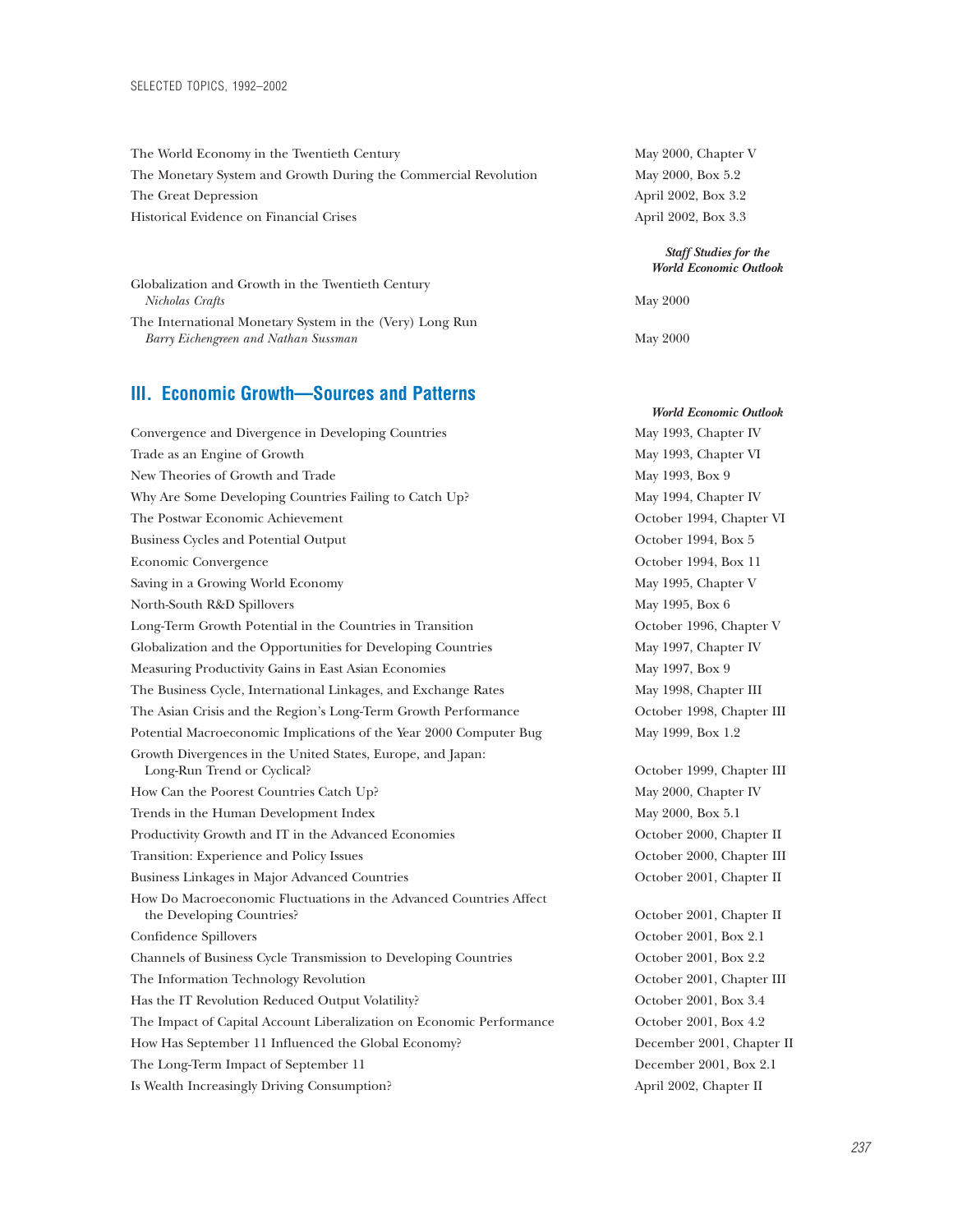| Recessions and Recoveries                                                | April 2002, Chapter III |
|--------------------------------------------------------------------------|-------------------------|
| Was It a Global Recession?                                               | April 2002, Box 1.1     |
| How Important Is the Wealth Effect on Consumption?                       | April 2002, Box 2.1     |
| A Household Perspective on the Wealth Effect                             | April 2002, Box 2.2     |
| <b>Measuring Business Cycles</b>                                         | April 2002, Box 3.1     |
| <b>Economic Fluctuations in Developing Countries</b>                     | April 2002, Box 3.4     |
| How Will Recent Falls in Equity Markets Affect Activity?                 | September 2002, Box 1.1 |
| Reversal of Fortune: Productivity Growth in Europe and the United States | September 2002, Box 1.3 |
|                                                                          |                         |

How Large Was the Output Collapse in Russia? Alternative Estimates and Welfare Implications *Evgeny Gavrilenkov and Vincent Koen* September 1995 Deindustrialization: Causes and Implications *Robert Rowthorn and Ramana Ramaswamy* December 1997

### **IV. Inflation and Deflation; Commodity Markets**

Asset Price Deflation, Balance Sheet Adjustment, and Financial Fragility October 1992, Annex I Monetary Policy, Financial Liberalization, and Asset Price Inflation May 1993, Annex I Price Stability May 1993, Box 2 Oil Demand and Supply in the Medium Term May 1993, Box 5 Hyperinflation and Chronic Inflation October 1993, Box 8 The Rise and Fall of Inflation—Lessons from Postwar Experience October 1996, Chapter VI World Oil Market: Recent Developments and Outlook October 1996, Annex II Inflation Targets October 1996, Box 8 Indexed Bonds and Expected Inflation October 1996, Box 9 Effects of High Inflation on Income Distribution **October 1996, Box 10** Central Bank Independence and Inflation October 1996, Box 11 Recent Developments in Primary Commodity Markets May 1998, Annex II Japan's Liquidity Trap October 1998, Box 4.1 Safeguarding Macroeconomic Stability at Low Inflation October 1999, Chapter IV Global Liquidity Crooker 1999, Box 4.4 Cycles in Nonfuel Commodity Prices May 2000, Box 2.2 Booms and Slumps in the World Oil Market May 2000, Box 2.3 Commodity Prices and Commodity Exporting Countries **Commodity Prices and Commodity Exporting Countries** October 2000, Chapter II Developments in the Oil Markets **October 2000, Box 2.2** The Decline of Inflation in Emerging Markets: Can It Be Maintained? May 2001, Chapter IV The Global Slowdown and Commodity Prices May 2001, Chapter I, Why Emerging Market Countries Should Strive to Preserve Lower Inflation May 2001, Box 4.1 Is There a Relationship Between Fiscal Deficits and Inflation? May 2001, Box 4.2 Inflation Targeting in Emerging Market Economies: Implementation

| <i>i</i> ipin 4004, unapiti ni |
|--------------------------------|
| April 2002, Box 1.1            |
| April 2002, Box 2.1            |
| April 2002, Box 2.2            |
| April 2002, Box 3.1            |
| April 2002, Box 3.4            |
| September 2002, Box 1.1        |
| September 2002, Box 1.3        |

### *Staff Studies for the World Economic Outlook*

#### *World Economic Outlook*

Appendix 1

and Challenges May 2001, Box 4.3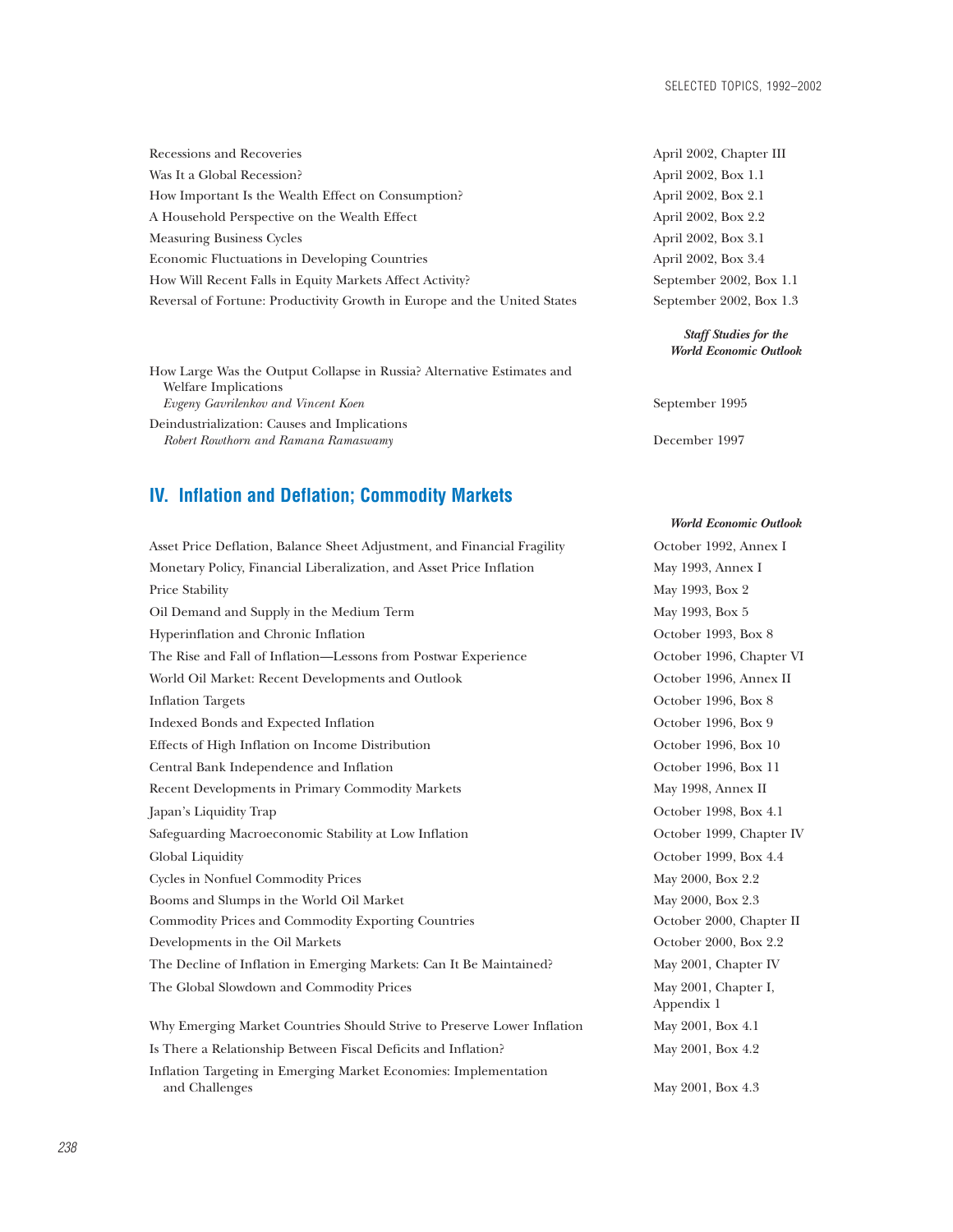How Much of a Concern Is Higher Headline Inflation? October 2001, Box 1.2 Primary Commodities and Semiconductor Markets **Commodities and Semiconductor Markets** October 2001, Chapter I,

Can Inflation Be Too Low? April 2002, Box 2.3

"Boom and Bust" in Asset Markets in the 1980s: Causes and Consequences *Garry J. Schinasi and Monica Hargraves* December 1993

Prices in the Transition: Ten Stylized Facts *Vincent Koen and Paula R. De Masi* December 1997

## **V. Fiscal Policy**

| Structural Budget Indicators for Major Industrial Countries                                                             | October 1993, Annex I                                  |
|-------------------------------------------------------------------------------------------------------------------------|--------------------------------------------------------|
| Economic Benefits of Reducing Military Expenditure                                                                      | October 1993, Annex II                                 |
| Structural Fiscal Balances in Smaller Industrial Countries                                                              | May 1995, Annex III                                    |
| Can Fiscal Contraction Be Expansionary in the Short Run?                                                                | May 1995, Box 2                                        |
| Pension Reform in Developing Countries                                                                                  | May 1995, Box 11                                       |
| Effects of Increased Government Debt: Illustrative Calculations                                                         | May 1995, Box 13                                       |
| Subsidies and Tax Arrears                                                                                               | October 1995, Box 8                                    |
| Focus on Fiscal Policy                                                                                                  | May 1996                                               |
| The Spillover Effects of Government Debt                                                                                | May 1996, Annex I                                      |
| Uses and Limitations of Generational Accounting                                                                         | May 1996, Box 5                                        |
| The European Union's Stability and Growth Pact                                                                          | October 1997, Box 3                                    |
| Progress with Fiscal Reform in Countries in Transition                                                                  | May 1998, Chapter V                                    |
| Pension Reform in Countries in Transition                                                                               | May 1998, Box 10                                       |
| Transparency in Government Operations                                                                                   | May 1998, Annex I                                      |
| The Asian Crisis: Social Costs and Mitigating Policies                                                                  | October 1998, Box 2.4                                  |
| Fiscal Balances in the Asian Crisis Countries: Effects of Changes<br>in the Economic Environment Versus Policy Measures | October 1998, Box 2.5                                  |
| Aging in the East Asian Economies: Implications for Government<br><b>Budgets and Saving Rates</b>                       | October 1998, Box 3.1                                  |
| Orienting Fiscal Policy in the Medium Term in Light of the Stability<br>and Growth Pact and Longer-Term Fiscal Needs    | October 1998, Box 5.2                                  |
| Comparing G-7 Fiscal Positions-Who Has a Debt Problem?                                                                  | October 1999, Box 1.3                                  |
| Social Spending, Poverty Reduction, and Debt Relief in Heavily Indebted<br>Poor Countries                               | May 2000, Box 4.3                                      |
| Fiscal Improvement in Advanced Economies: How Long Will It Last?                                                        | May 2001, Chapter III                                  |
| Impact of Fiscal Consolidation on Macroeconomic Performance                                                             | May 2001, Box 3.3                                      |
| Fiscal Frameworks in Advanced and Emerging Market Economies                                                             | May 2001, Box 3.4                                      |
|                                                                                                                         | <b>Staff Studies for the</b><br>World Economic Outlook |

An International Comparison of Tax Systems in Industrial Countries *Enrique G. Mendoza, Assaf Razin, and Linda L. Tesar* December 1993

Appendix 1

*Staff Studies for the World Economic Outlook*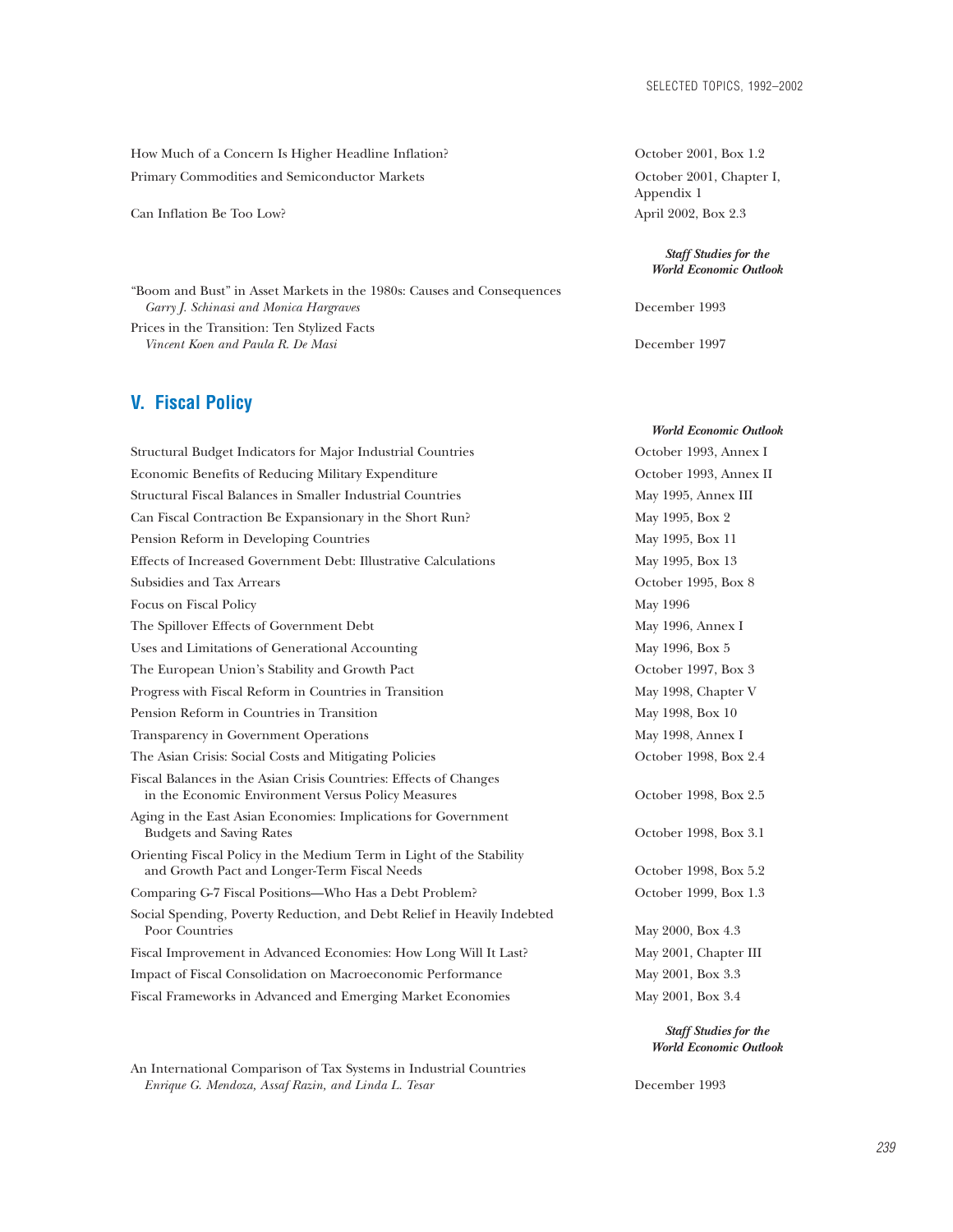### **VI. Monetary Policy; Financial Markets; Flow of Funds**

Monetary Policy, Financial Liberalization, and Asset Price Inflation May 1993, Annex I Chronology of Events in the Recent Crisis in the European Monetary System October 1993, Box 3 Information Content of the Yield Curve May 1994, Annex II Saving in a Growing World Economy and the state of the May 1995, Chapter V Saving and Real Interest Rates in Developing Countries May 1995, Box 10 Financial Market Turmoil and Economic Policies in Industrial Countries October 1995, Chapter III Financial Liberalization in Africa and Asia October 1995, Box 4 Policy Challenges Facing Industrial Countries in the Late 1990s October 1996, Chapter III Using the Slope of the Yield Curve to Estimate Lags in Monetary Transmission Mechanism October 1996, Box 2 Financial Repression October 1996, Box 5 Bank-Restructuring Strategies in the Baltic States, Russia, and Other Countries of the Former Soviet Union: Main Issues and Challenges October 1996, Box 7 Monetary and Financial Sector Policies in Transition Countries **Exercise Constant Constant Constant** October 1997, Chapter V Dollarization October 1997, Box 6 Interim Assessment (Focus on Crisis in Asia—Regional and Global Implications) December 1997 Financial Crises: Characteristics and Indicators of Vulnerability May 1998, Chapter IV The Role of Hedge Funds in Financial Markets May 1998, Box 1 International Monetary System: Measures to Reduce the Risk of Crises May 1998, Box 3 Resolving Banking Sector Problems and American May 1998, Box 6 Effective Banking Prudential Regulations and Requirements May 1998, Box 7 Strengthening the Architecture of the International Monetary System Through International Standards and Principles of Good Practice October 1998, Box 1.2 The Role of Monetary Policy in Responding to Currency Crises Cotober 1998, Box 2.3 Summary of Structural Reforms in Crisis Countries October 1998, Box 3.2 Japan's Liquidity Trap October 1998, Box 4.1 How Useful Are Taylor Rules as a Guide to ECB Monetary Policies? October 1998, Box 5.1 The Crisis in Emerging Markets December 1998, Chapter II Turbulence in Mature Financial Markets December 1998, Chapter III What Is the Implied Future Earnings Growth Rate that Would Justify Current Equity Prices in the United States? December 1998, Box 3.2 Leverage December 1998, Box 3.3 The Near Collapse and Rescue of Long-Term Capital Management December 1998, Box 3.4 Risk Management: Progress and Problems December 1998, Box 3.5 Supervisory Reforms Relating to Risk Management December 1998, Box 3.6 Emerging Market Banking Systems December 1998, Annex International Financial Contagion May 1999, Chapter III From Crisis to Recovery in the Emerging Market Economies **October 1999, Chapter II** Safeguarding Macroeconomic Stability at Low Inflation October 1999, Chapter IV The Effects of a Zero Floor for Nominal Interest Rates on Real Output: Selected Simulation Results October 1999, Box 4.2 Asset Prices and Business Cycle The May 2000, Chapter III Global Liquidity and Asset Prices and Asset Prices May 2000, Box 3.2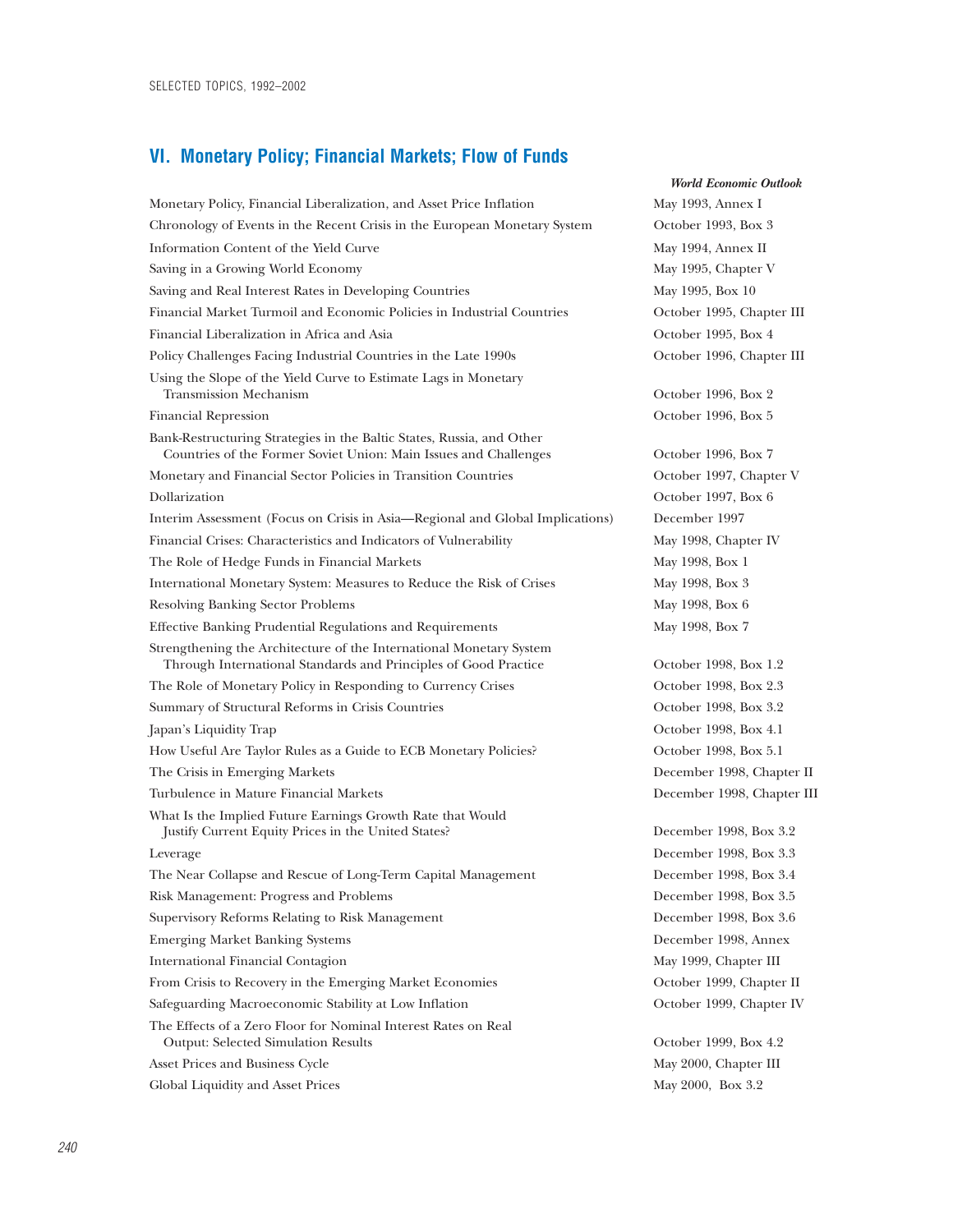*Staff Studies for the*

*World Economic Outlook*

| International Capital Flows to Emerging Markets                                   | October 2000, Chapter II |
|-----------------------------------------------------------------------------------|--------------------------|
| Developments in Global Equity Markets                                             | October 2000, Chapter II |
| U.S. Monetary Policy and Sovereign Spreads in Emerging Markets                    | October 2000, Box 2.1    |
| Impact of the Global Technology Correction on the Real Economy                    | May 2001, Chapter II     |
| Financial Market Dislocations and Policy Responses After the September 11 Attacks | December 2001, Box 2.2   |
| <b>Investor Risk Appetite</b>                                                     | December 2001, Box 2.3   |
| Monetary Policy in a Low Inflation Era                                            | April 2002, Chapter II   |
| The Introduction of Euro Notes and Coins                                          | April 2002, Box 1.3      |
| Cross-Country Determinants of Capital Structure                                   | September 2002, Box 2.3  |
|                                                                                   |                          |

|                                                                                                               | <b>World Economic Outlook</b> |
|---------------------------------------------------------------------------------------------------------------|-------------------------------|
| The Global Real Interest Rate<br>Thomas Helbling and Robert Wescott                                           | September 1995                |
| A Monetary Impulse Measure for Medium-Term Policy Analysis<br><b>Bennett T. McCallum and Monica Hargraves</b> | September 1995                |
| Saving Behavior in Industrial and Developing Countries<br>Paul R. Masson, Tamim Bayoumi, and Hossein Samiei   | September 1995                |
| Capital Structure and Corporate Performance Across Emerging Markets                                           | September 2002, Chapter II    |

# **VII. Labor Market Issues**

| Fostering Job Creation, Growth, and Price Stability in Industrial Countries                                | May 1994, Chapter III         |
|------------------------------------------------------------------------------------------------------------|-------------------------------|
| Capital Formation and Employment                                                                           | May 1995, Box 4               |
| Implications of Structural Reforms Under EMU                                                               | October 1997, Annex II        |
| Euro-Area Structural Rigidities                                                                            | October 1998, Box 5.3         |
| Chronic Unemployment in the Euro Area: Causes and Cures                                                    | May 1999, Chapter IV          |
| Labor Market Slack: Concepts and Measurement                                                               | May 1999, Box 4.1             |
| <b>EMU</b> and European Labor Markets                                                                      | May 1999, Box 4.2             |
| Labor Markets-An Analytical Framework                                                                      | May 1999, Box 4.3             |
| The OECD Jobs Study                                                                                        | May 1999, Box 4.4             |
| The Effects of Downward Rigidity of Nominal Wages on (Un)employment:<br><b>Selected Simulation Results</b> | October 1999, Box 4.1         |
|                                                                                                            | <b>Staff Studies for the</b>  |
|                                                                                                            | <b>World Economic Outlook</b> |
| Unemployment and Wage Dynamics in MULTIMOD<br>Leonardo Bartolini and Steve Symansky                        | December 1993                 |
| Evaluating Unemployment Policies: What Do the Underlying Theories Tell Us?<br>Dennis J. Snower             | September 1995                |
| Institutional Structure and Labor Market Outcomes: Western Lessons for<br>European Countries in Transition |                               |
| Robert J. Flanagan                                                                                         | September 1995                |
| The Effect of Globalization on Wages in the Advanced Economies<br>Matthew J. Slaughter and Phillip Swagel  | December 1997                 |
| International Labor Standards and International Trade<br>Stephen Golub                                     | December 1997                 |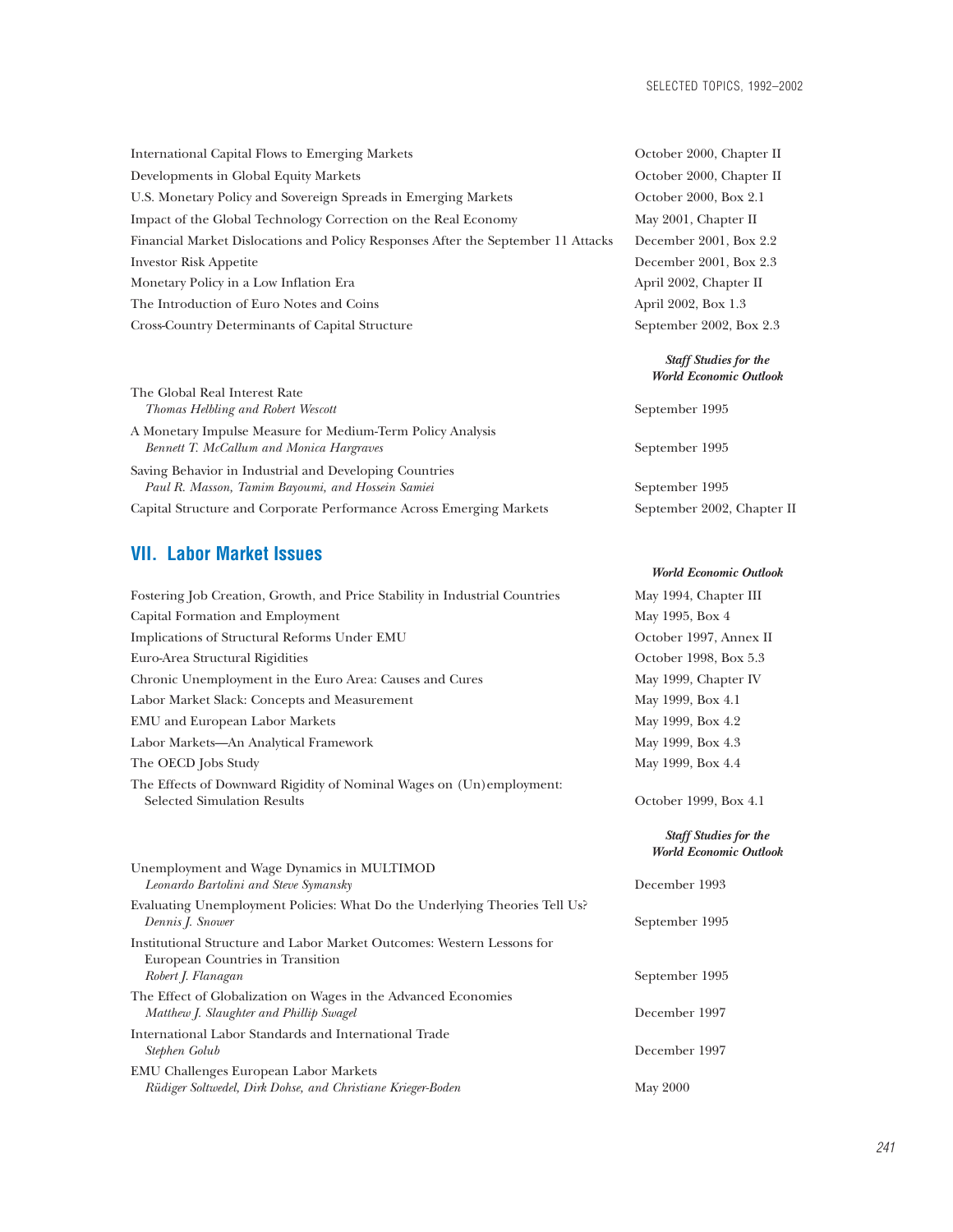### **VIII. Exchange Rate Issues**

Interim Assessment (Focus on Crisis in the European Monetary System) January 1993 Recent Changes in the European Exchange Rate Mechanism October 1993, Chapter III Chronology of Events in the Recent Crisis in the European Monetary System October 1993, Box 3 Striving for Stability: Realignment of the CFA Franc May 1994, Box 8 Currency Arrangements in the Former Soviet Union and Baltic Countries May 1994, Box 10 Exchange-Rate-Based Stabilization and May 1994, Box 11 Exchange Market Reforms in Africa October 1994, Box 3 Currency Convertibility October 1994, Box 7 Currency Substitution in Transition Economies October 1994, Box 8 Exchange Rate Effects of Fiscal Consolidation October 1995, Annex Exchange Rate Arrangements and Economic Performance in Developing Countries October 1997, Chapter IV Asymmetric Shocks: European Union and the United States **Canadian Construction Construction** October 1997, Box 4 Currency Boards October 1997, Box 5 The Business Cycle, International Linkages, and Exchange Rates May 1998, Chapter III Evaluating Exchange Rates May 1998, Box 5 Determining Internal and External Conversion Rates for the Euro Corober 1998, Box 5.4 The Euro Area and Effective Exchange Rates **Calculate 2018** October 1998, Box 5.5 Recent Dollar/Yen Exchange Rate Movements December 1998, Box 3.1 International Financial Contagion and May 1999, Chapter III Exchange Rate Crashes and Inflation: Lessons for Brazil May 1999, Box 2.1 Recent Experience with Exchange-Rate-Based Stabilizations May 1999, Box 3.1 The Pros and Cons of Dollarization May 2000, Box 1.4 Why Is the Euro So Undervalued? Conservation of the Euro So Undervalued? Conservation of the Euro So Undervalued? Convergence and Real Exchange Rate Appreciation in the EU Accession Countries October 2000, Box 4.4 What Is Driving the Weakness of the Euro and the Strength of the Dollar? May 2001, Chapter II The Weakness of the Australian and New Zealand Currencies May 2001, Box 2.1 How Did the September 11 Attacks Affect Exchange Rate Expectations? December 2001, Box 2.4 Market Expectations of Exchange Rate Movements September 2002, Box 1.2

*World Economic Outlook*

#### *Staff Studies for the World Economic Outlook*

| munimateral Chin Labor Cost Dascu Competitiveness municators<br>for Advanced, Developing, and Transition Countries |               |
|--------------------------------------------------------------------------------------------------------------------|---------------|
| Anthony G. Turner and Stephen Golub                                                                                | December 1997 |
| Currency Crises: In Search of Common Elements<br>Jahangir Aziz, Francesco Caramazza and Ranil Salgado              | May 2000      |
| Business Cycle Influences on Exchange Rates: Survey and Evidence                                                   |               |
| Ronald MacDonald and Phillip Suragel                                                                               | May 2000      |

### **IX. External Payments, Trade, Capital Movements, and Foreign Debt**

Multilateral Unit-Labor-Cost-Based Competitiveness Indicators

|              | <b>World Economic Outlook</b> |
|--------------|-------------------------------|
| Growth       | May 1993, Chapter VI          |
| th and Trade | May 1993, Box 9               |

Trade as an Engine of New Theories of Grow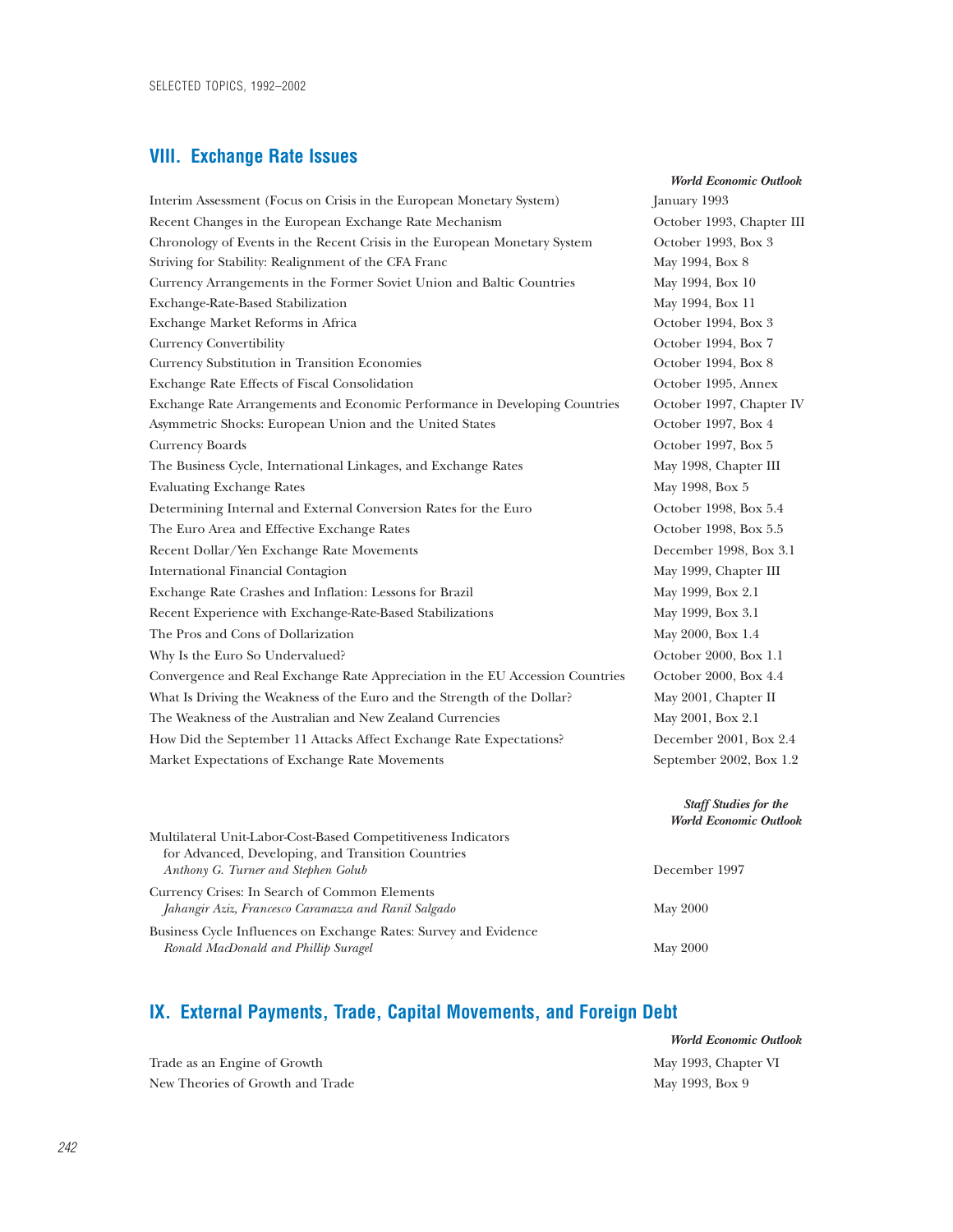Is the Debt Crisis Over? October 1993, Box 5.5 Using the Debt Crisis Over? The Uruguay Round: Results and Implications The Recent Surge in Capital Flows to Developing Countries Currency Convertibility Trade Among the Transition Countries World Current Account Discrepancy Capital Inflows to Developing and Transition Countries—Identifying Causes and Formulating Appropriate Policy Responses Globalization—Opportunities and Challenges Moral Hazard and IMF Lending The Current Account and External Sustainability Review of Debt-Reduction Efforts for Low-Income Countries and Status of the HIPC Initiative Trade Adjustment in East Asian Crisis Countries Are There Dangers of Increasing Protection? Trends and Issues in the Global Trading System Capital Flows to Emerging Market Economies: Composition and Volatility The Global Current Account Discrepancy Trade Integration and Sub-Saharan Africa Sustainability of the U.S. External Current Account Reducing External Balances The World Trading System: From Seattle to Doha International Financial Integration and Economic Performance: Impact on Developing Countries Potential Welfare Gains From a New Trade Round Critics of a New Trade Round Foreign Direct Investment and the Poorer Countries Country Experiences with Sequencing Capital Account Liberalization Contagion and Its Causes Capital Account Crises in Emerging Market Countries How Have External Deficits Adjusted in the Past? Using Prices to Measure Goods Market Integration Transport Costs The Gravity Model of International Trade Vertical Specialization in the Global Economy Trade and Growth How Worrisome Are External Imbalances?

How Do Industrial Country Agricultural Policies Affect Developing Countries? Trade and Financial Integration

Foreign Direct Investment in the World Economy<br>Edward M. Graham

| OCtober 1999, DOX 9                   |
|---------------------------------------|
| May 1994, Annex I                     |
| October 1994, Chapter IV              |
| October 1994, Box 7                   |
| October 1995, Box 7                   |
| October 1996, Annex III               |
| October 1996, Annex IV                |
| May 1997                              |
| May 1998, Box 2                       |
| May 1998, Box 8                       |
| October 1998, Box 1.1                 |
| October 1998, Box 2.2                 |
| May 1999, Box 1.3                     |
| October 1999, Chapter V               |
| October 1999, Box 2.2                 |
| October 2000, Chapter I,              |
| Appendix II                           |
| May 2001, Chapter II                  |
| May 2001, Box 1.2                     |
| May 2001, Chapter I,                  |
| Appendix 2                            |
| October 2001, Chapter II              |
| Ocober 2001, Chapter IV               |
| October 2001, Box 2.3                 |
| October 2001, Box 2.4                 |
| October 2001, Box 4.3                 |
| October 2001, Box 4.4                 |
| December 2001, Chapter I,<br>Appendix |
| April 2002, Box 3.5                   |
| September 2002, Box 2.2               |
| September 2002, Box 3.1               |
| September 2002, Box 3.2               |
| September 2002, Box 3.3               |
| September 2002, Box 3.4               |
| September 2002, Box 3.5               |
| September 2002, Chapter II            |
| September 2002, Chapter II            |
| September 2002, Chapter III           |

*Staff Studies for the World Economic Outlook*

*Edward M. Graham* September 1995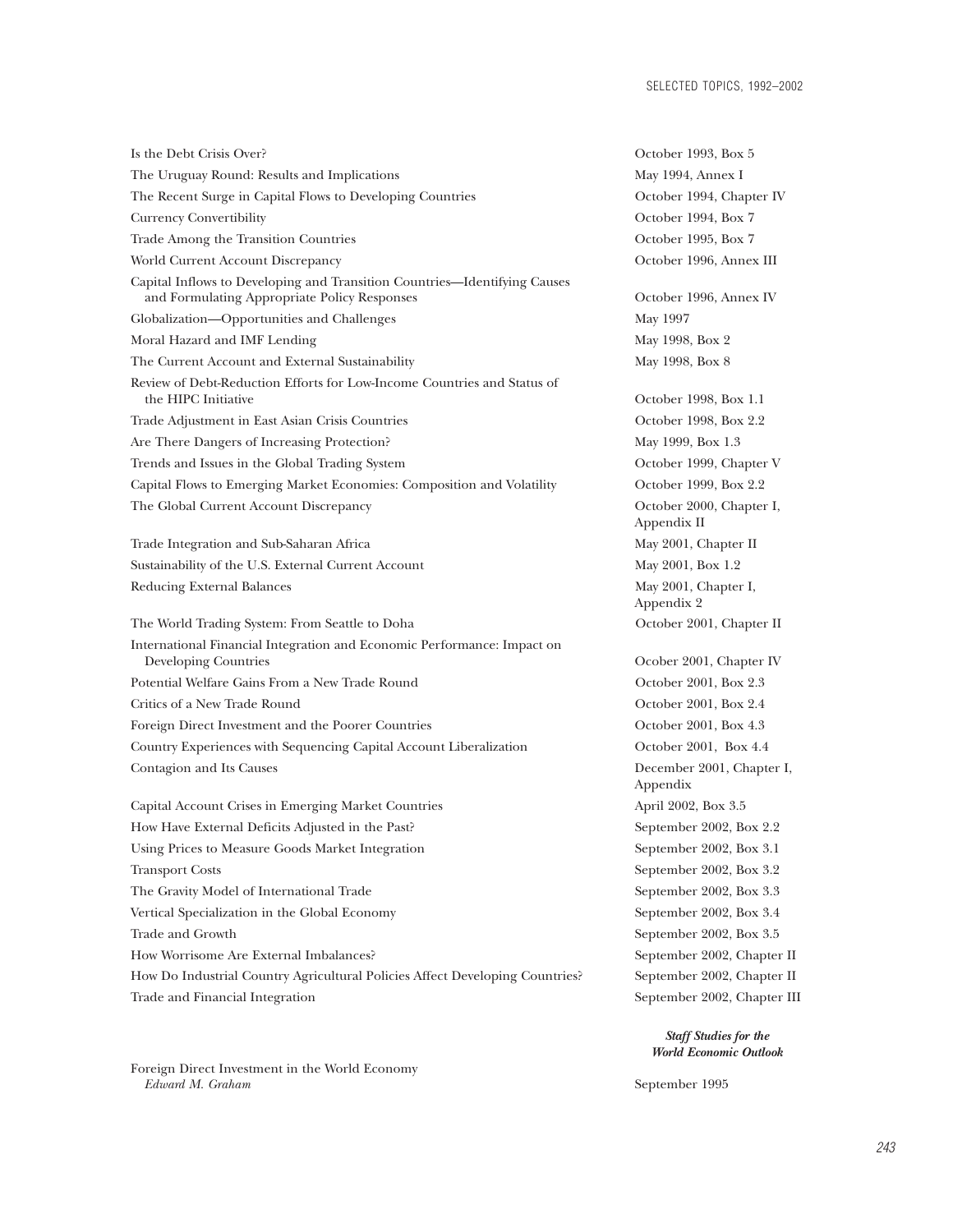### **X. Regional Issues**

The Maastricht Agreement on Economic and Monetary Union May 1992, Annex II Interim Assessment (Focus on Crisis in the European Monetary System) January 1993 Economic Performance and Financing Needs in Africa October 1993, Box 6 Stabilization and Economic Reform in the Baltic Countries **Stabilization** October 1993, Box 7 Adjustment and Recovery in Latin America and the Caribbean May 1994, Annex III European Economic Integration October 1994, Annex I Adjustment in Sub-Saharan Africa and a state of the May 1995, Annex II Macroeconomic and Structural Adjustment in the Middle East and North Africa May 1996, Annex II Stabilization and Reform of Formerly Centrally Planned Developing Economies in East Asia May 1997, Box 10 EMU and the World Economy October 1997, Chapter III Implications of Structural Reforms Under EMU October 1997, Annex II The European Union's Stability and Growth Pact **Canadian Control Control Control** Corober 1997, Box 3 Asymmetric Shocks: European Union and the United States October 1997, Box 4 Interim Assessment (Focus on Crisis in Asia—Regional and Global Implications) December 1997 The Asian Crisis and the Region's Long-Term Growth Performance October 1998, Chapter III Economic Policy Challenges Facing the Euro Area and the External Implications of EMU  $\qquad \qquad$  October 1998, Chapter V Economic Policymaking in the EU and Surveillance by EU Institutions October 1998, Chapter V, Chronic Unemployment in the Euro Area: Causes and Cures May 1999, Chapter IV Growth in Sub-Saharan Africa: Performance, Impediments, and Policy Requirements October 1999, Chapter VI The Regional Economic Impact of the Kosovo Crisis **Canadian Coronal Contract October 1999**, Box 1.5 Counting the Costs of the Recent Crises October 1999, Box 2.6 Africa and World Trends in Military Spending and More of the Case of the October 1999, Box 6.1 The Economic Impact of HIV/AIDS in Southern Africa  $\qquad \qquad$  October 2000, Box 1.4 Accession of Transition Economies to the European Union: Prospects and Pressures October 2000, Chapter IV The IMF and the Transition Economies October 2000, Box 3.1 Previous EU Enlargements October 2000, Box 4.2 The Enhanced HIPC Initiative in Africa May 2001, Box 1.4 Large Current Account Deficits in EU Accession Countries May 2001, Box 1.5 Africa's Trade and The Gravity Model May 2001, Box 2.2 The Implications of the Japanese Economic Slowdown for East Asia October 2001, Box 1.4 Relative Euro-Area Growth Performances: Why Are Germany and Italy Lagging Behind France? October 2001, Box 1.5 Economic Growth, Civil Conflict, and Poverty Reduction in Sub-Saharan Africa October 2001, Box 1.7 Information Technology and Growth in Emerging Asia October 2001, Box 3.3 The IT Slump and Short-Term Growth Prospects in East Asia October 2001, Box 3.5 The Effects of the September 11 Attacks on the Caribbean Region December 2001, Box 3.3 Debt Crises: What's Different About Latin America? April 2002, Chapter II Foreign Direct Investment in Africa September 2002, Box 1.6

Appendix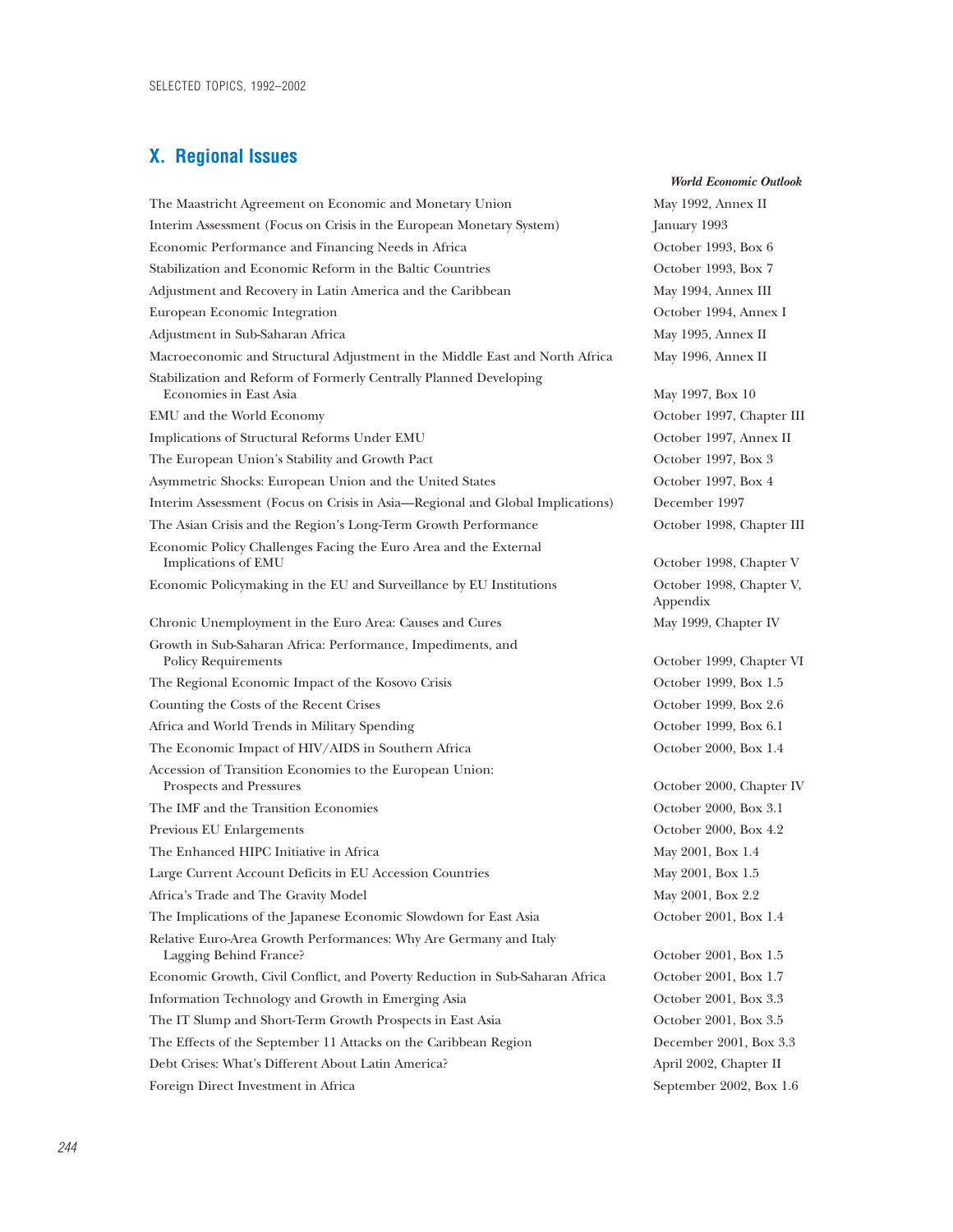*Staff Studies for the World Economic Outlook*

*David Begg* December 1997

### The Great Contraction in Russia, the Baltics and Other Countries of the Former Soviet Union: A View from the Supply Side *Mark De Broeck and Vincent Koen* May 2000

### **XI. Country-Specific Analyses**

The Design of EMU

Voucher Privatization in the Czech and Slovak Federal Republic October 1992, Box 2 Currency Reform in Estonia October 1992, Box 3 Economic Reforms, Growth, and Trade in China May 1993, Box 4 Economic Arrangements for the Czech-Slovak Breakup May 1993, Box 6 India's Economic Rebound **Containers** Constanting Constanting Constanting Constanting Constanting October 1993, Box 1 Japan's Trade Surplus October 1993, Box 2 The Treuhandanstalt October 1993, Box 9 Adjustment and Recovery in Latin America and the Caribbean May 1994, Annex III Poland's Economic Rebound and May 1994, Box 9 Foreign Direct Investment in China October 1994, Box 6 Factors Behind the Financial Crisis in Mexico May 1995, Annex I New Zealand's Structural Reforms and Economic Revival May 1995, Box 3 Brazil and Korea May 1995, Box 5 The Output Collapse in Russia and The Output Collapse in Russia and May 1995, Box 8 Foreign Direct Investment in Estonia May 1995, Box 9 September 1995 Economic Stimulus Packages in Japan October 1995, Box 1 Uganda: Successful Adjustment Under Difficult Circumstances October 1995, Box 3 Changing Wage Structures in the Czech Republic Changing October 1995, Box 6 Resolving Financial System Problems in Japan May 1996, Box 3 New Zealand's Fiscal Responsibility Act May 1996, Box 4 Deindustrialization and the Labor Market in Sweden May 1997, Box 7 Ireland Catches Up **May 1997, Box 8** Foreign Direct Investment Strategies in Hungary and Kazakhstan May 1997, Box 12 China—Growth and Economic Reforms October 1997, Annex I Alternative Exchange Rate Assumptions for Japan October 1997, Box 2 Hong Kong, China: Economic Linkages and Institutional Arrangements October 1997, Box 9 Russia's Fiscal Challenges and the state of the May 1998, Box 9 Japan's Economic Crisis and Policy Options October 1998, Chapter IV Brazil's Financial Assistance Package and Adjustment Program December 1998, Box 1.1 Recent Developments in the Japanese Financial System December 1998, Box 1.2 Malaysia's Capital Controls December 1998, Box 2.1 Hong Kong's Intervention in the Equity Spot and Futures Markets December 1998, Box 2.2 Is China's Growth Overstated? December 1998, Box 4.1 Measuring Household Saving in the United States May 1999, Box 2.2 Australia and New Zealand: Divergences, Prospects, and Vulnerabilities October 1999, Box 1.1 The Emerging Market Crises and South Africa October 1999, Box 2.1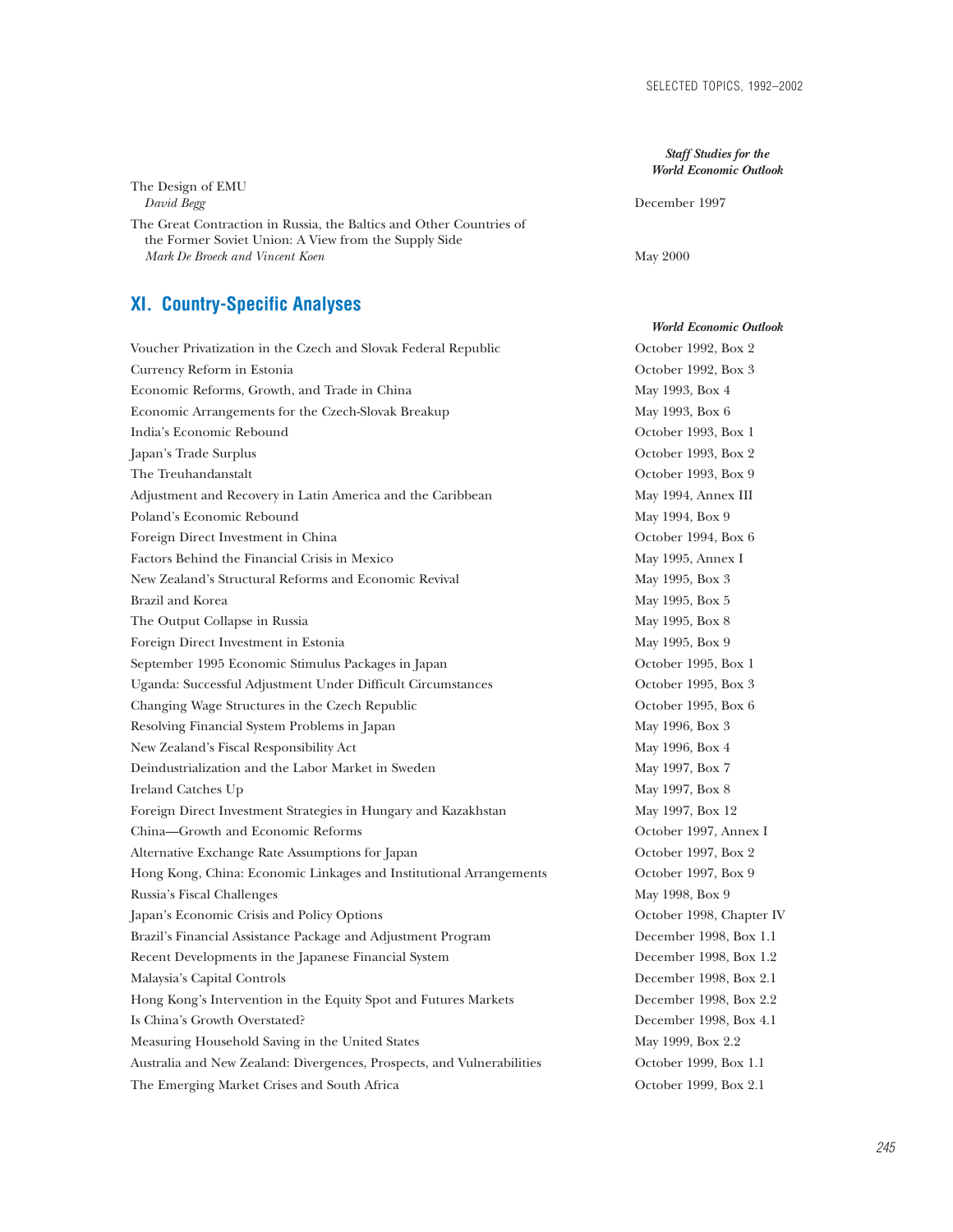Structural Reforms in Latin America: The Case of Argentina October 1999, Box 2.3 Malaysia's Response to the Financial Crisis: How Unorthodox Was It? October 1999, Box 2.4 Financial Sector Restructuring in Indonesia, Korea, Malaysia, and Thailand October 1999, Box 2.5 Turkey's IMF-Supported Disinflation Program May 2000, Box 2.1 Productivity and Stock Prices in the United States May 2000, Box 3.1 India: Reinvigorating the Reform Process May 2000, Box 4.2 Risky Business: Output Volatility and the Perils of Forecasting in Japan October 2000, Box 1.2 China's Prospective WTO Accession China's Prospective WTO Accession October 2000, Box 1.3 Addressing Barter Trade and Arrears in Russia **December 2000, Box 3.3** October 2000, Box 3.3 Fiscal Decentralization in Transition Economies: China and Russia October 2000, Box 3.5 Accession of Turkey to the European Union **Calcular Contract Contract Contract Contract Contract Contract Contract Contract Contract Contract Contract Contract Contract Contract Contract Contract Contract Contract Contract** Japan's Recent Monetary and Structural Policy Initiatives May 2001, Box 1.3 Japan: A Fiscal Outlier? May 2001, Box 3.1 Financial Implications of the Shrinking Supply of U.S. Treasury Securities May 2001, Box 3.2 The Growth-Poverty Nexus in India October 2001, Box 1.6 Has U.S. TFP Growth Accelerated Outside of the IT Sector? October 2001, Box 3.2 Fiscal Stimulus and the Outlook for the United States December 2001, Box 3.2 Argentina: An Uphill Struggle to Regain Confidence **December 2001, Box 3.4** China's Medium-Term Fiscal Challenges April 2002, Box 1.4 Rebuilding Afghanistan April 2002, Box 1.5 Russia's Rebounds April 2002, Box 1.6 Brazil: The Quest to Restore Market Confidence September 2002, Box 1.4 Where Is India in Terms of Trade Liberalization? September 2002, Box 1.5

How Large Was the Output Collapse in Russia? Alternative Estimates and Welfare Implications *Evgeny Gavrilenkov and Vincent Koen* September 1995

*Staff Studies for the World Economic Outlook*